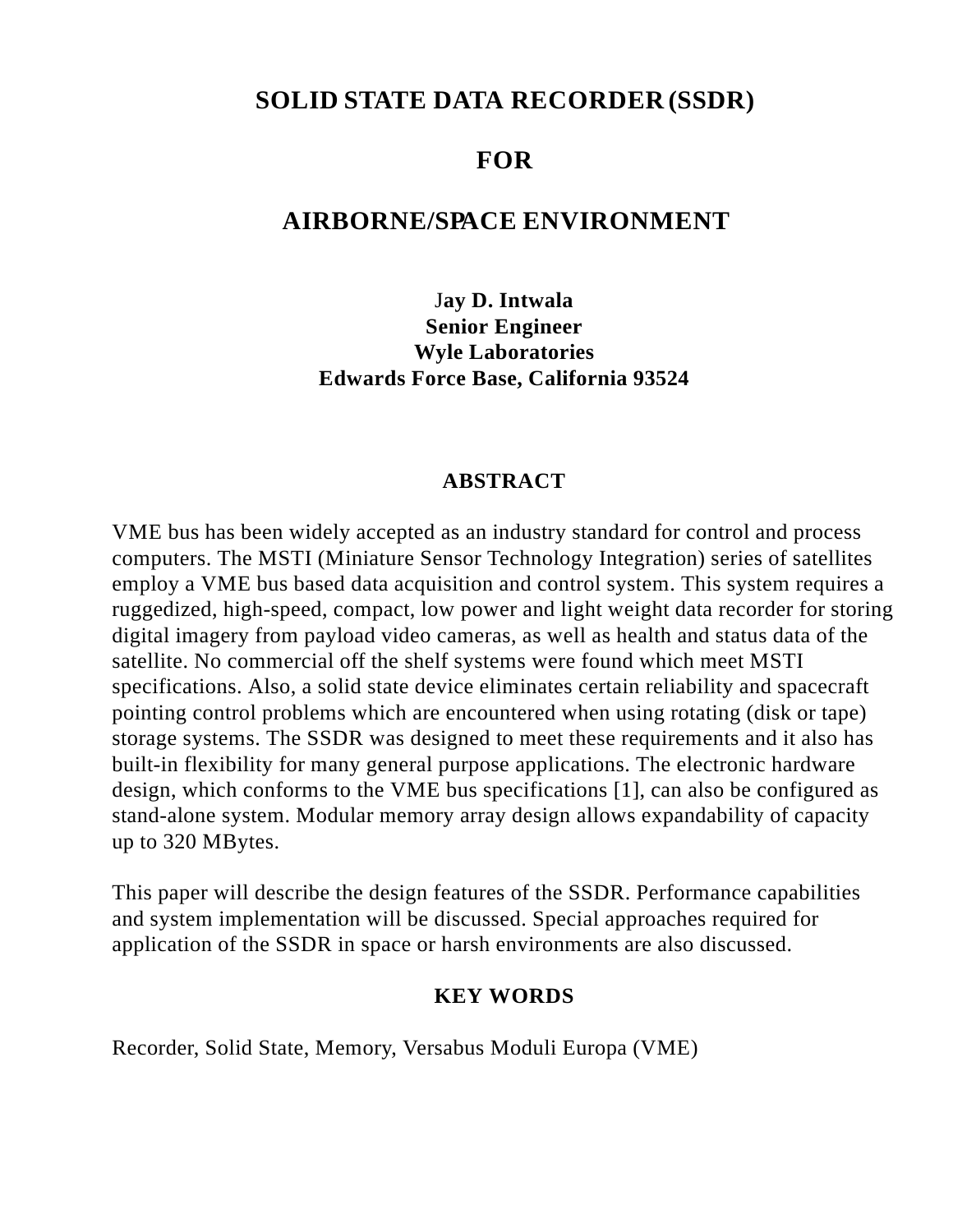# **SYSTEM ARCHITECTURE**

The block diagram of the SSDR is shown in Figure 1. The SSDR consists of a motherboard and a set of memory array boards. The motherboard includes VME bus interface module, Error Detection And Correction (EDAC) module and also an independent interface for receiving the external data. The SSDR is in full conformance of the VME bus specification. Each of the memory array boards includes 32 Mbytes of SRAM arrays for data and 12 Mbytes for check codes.

#### **EDAC**

The EDAC accepts a 32 bit word and generates a 12-bit check code (two 6-bit check codes, one for each higher and lower 16-bit segments of the data word). The 32-bit data word and 12-bit check code are both written to SRAM arrays. When the data word along with check code is read back, a new check code is generated and compared with the received check code. If these codes match, no error has been detected. If a single bit error has been detected for each 16-bit segment of the data word, it will be corrected before being communicated to the VME bus. If a multiple bit error is detected it cannot be corrected and an error signal will be generated and communicated to the VME bus.

### **VME BUS INTERFACE CIRCUIT**

The VME bus interface circuit and the control logic are implemented using a radiation tolerant field programmable gate array (FPGA) and buffers. The buffered data and address conform to the requirements of the VME bus specification.

During a write, the 32-bit data words from the VME bus or external interface are buffered and sent to the EDAC. During a read operation the 32-bit data pass through EDAC and then get stored into registers. The data can be then selectively read in 32 bit, 16-bit or 8-bit formats over the VME bus. Also, all possible data transfer operations per VME bus specifications are supported.

The VME CPU (Central Processor Unit) can address or select and control each of the memory array boards. This is achieved by decoding the assigned address of each memory array board. The operating power requirement is significantly reduced by power management controls in which SRAM arrays are partitioned in to banks and the only bank which is to be written or read is switched to operating mode while the remaining banks go in to standby mode.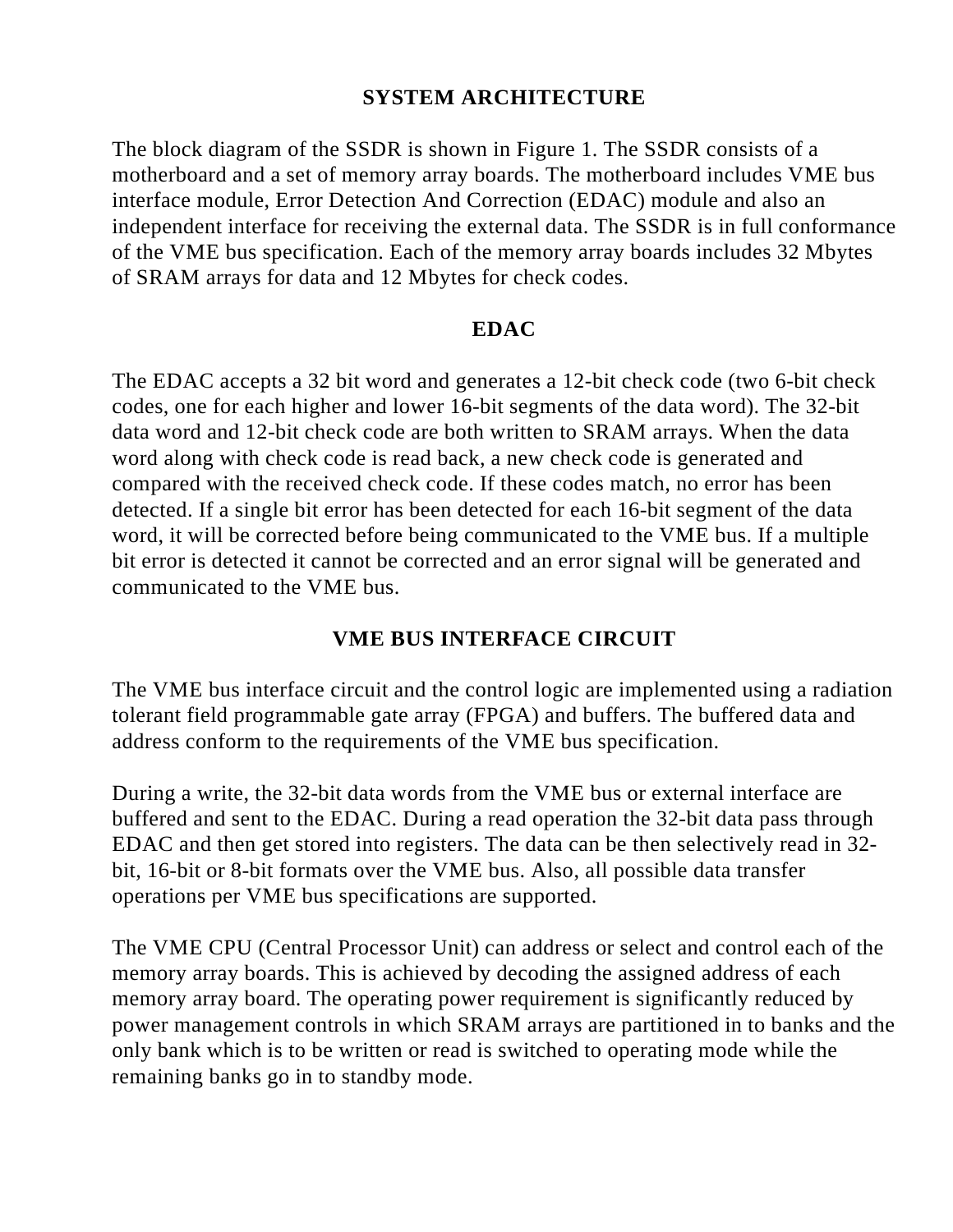# **APPLICATIONS**

The SSDR is designed using radiation tolerant components, however, it can also accommodate the radiation hardened parts. The radiation tolerant devices are inherently latch-up free and are cost effective compared to fully radiation hardened parts. The SSDR bare circuit cards can be populated with commercial components to achieve a low cost system for commercial applications. Up to ten memory array boards can be employed as required. This provides an excellent flexibility for sizing the SSDR. Also, the identical design of memory array cards provides the interchangeability. The SSDR can store external data autonomously through external interface. The solid state design eliminates any problems related to pointing accuracy and inertial balancing which are present in the rotating memory systems. The SSDR requires less power and it is lighter in weight compared to a rotating memory system. Also, the SSDR can tolerate tougher vibrations and shocks than the rotating storage devices. The SSDR is not required to be housed in a separate sealed box. Battery backed SRAM arrays provide non-volatile memory .

### **FUTURE DEVELOPMENT**

Continued advancement in research and development of faster, higher density and high reliability SRAMs will allow designing of larger capacity memory array boards. This will further enhance the space, power and weight requirements. Development of higher density, faster EEPROMS (Electrically Erasable Programmable Read Only Memory) and flash memory in future could replace the battery backed SRAMs to provide non-volatile SSDR.

### **CONCLUSION**

The SSDR has eliminated the mechanical problems and mitigated the environmental problems that are found in the rotating memory systems like tape drives and hard disks for application in the space environment of MSTI satellite. The design of SSDR meets the requirements of a radiation tolerant data recorder for spaceborne applications for a reduced cost, less space and less power. The VME bus based design of SSDR provides built-in flexibility for use in any general purpose commercial as well as military applications. There is possibility of enhancement in the design of SSDR with continued improvement in the components utilized for SSDR.

### **REFERENCES**

[1] The VMEbus Specification, ANSI/IEEE STD 1014-1987.